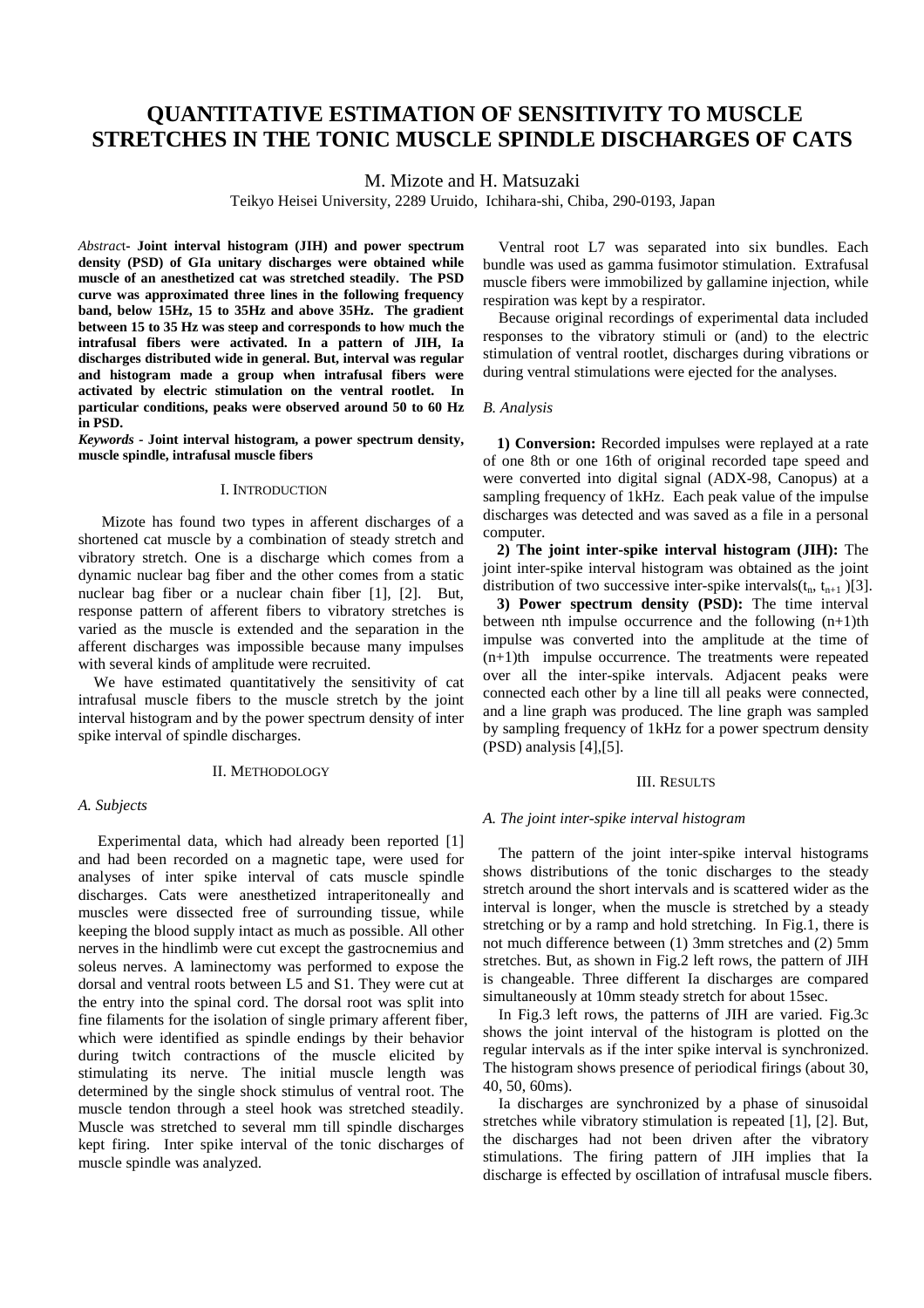| <b>Report Documentation Page</b>                                                                                                                                                                                                                  |                           |                         |                                                    |
|---------------------------------------------------------------------------------------------------------------------------------------------------------------------------------------------------------------------------------------------------|---------------------------|-------------------------|----------------------------------------------------|
| <b>Report Date</b><br>25OCT2001                                                                                                                                                                                                                   | <b>Report Type</b><br>N/A | Dates Covered (from to) |                                                    |
| <b>Title and Subtitle</b><br>Quantitative Estimation of Sensitivity to Muscle Stretches in the<br>Tonic Muscle Spindle Discharges of Cats                                                                                                         |                           |                         | <b>Contract Number</b>                             |
|                                                                                                                                                                                                                                                   |                           |                         | <b>Grant Number</b>                                |
|                                                                                                                                                                                                                                                   |                           |                         | <b>Program Element Number</b>                      |
| Author(s)                                                                                                                                                                                                                                         |                           |                         | <b>Project Number</b>                              |
|                                                                                                                                                                                                                                                   |                           | <b>Task Number</b>      |                                                    |
|                                                                                                                                                                                                                                                   |                           |                         | <b>Work Unit Number</b>                            |
| Performing Organization Name(s) and Address(es)<br>Teikyo Heisei University, 2289 Uruido, Ichihara-shi, Chiba,<br>290-0193, Japan                                                                                                                 |                           |                         | <b>Performing Organization Report Number</b>       |
| <b>Sponsoring/Monitoring Agency Name(s) and Address(es)</b><br>US Army Research, Development & Standardization Group<br>(UK) PSC 802 Box 15 FPO AE 09499-1500                                                                                     |                           |                         | <b>Sponsor/Monitor's Acronym(s)</b>                |
|                                                                                                                                                                                                                                                   |                           |                         | <b>Sponsor/Monitor's Report Number(s)</b>          |
| <b>Distribution/Availability Statement</b><br>Approved for public release, distribution unlimited                                                                                                                                                 |                           |                         |                                                    |
| <b>Supplementary Notes</b><br>Papers from the 23rd Annual International Conference of the IEEE Engineering in Medicine and Biology Society,<br>October 25-28, 2001, held in Istanbul, Turkey. See also ADM001351 for entire conference on cd-rom. |                           |                         |                                                    |
| <b>Abstract</b>                                                                                                                                                                                                                                   |                           |                         |                                                    |
| <b>Subject Terms</b>                                                                                                                                                                                                                              |                           |                         |                                                    |
| <b>Report Classification</b><br>unclassified                                                                                                                                                                                                      |                           |                         | <b>Classification of this page</b><br>unclassified |
| <b>Classification of Abstract</b><br>unclassified                                                                                                                                                                                                 |                           |                         | <b>Limitation of Abstract</b><br>UU                |
| <b>Number of Pages</b><br>3                                                                                                                                                                                                                       |                           |                         |                                                    |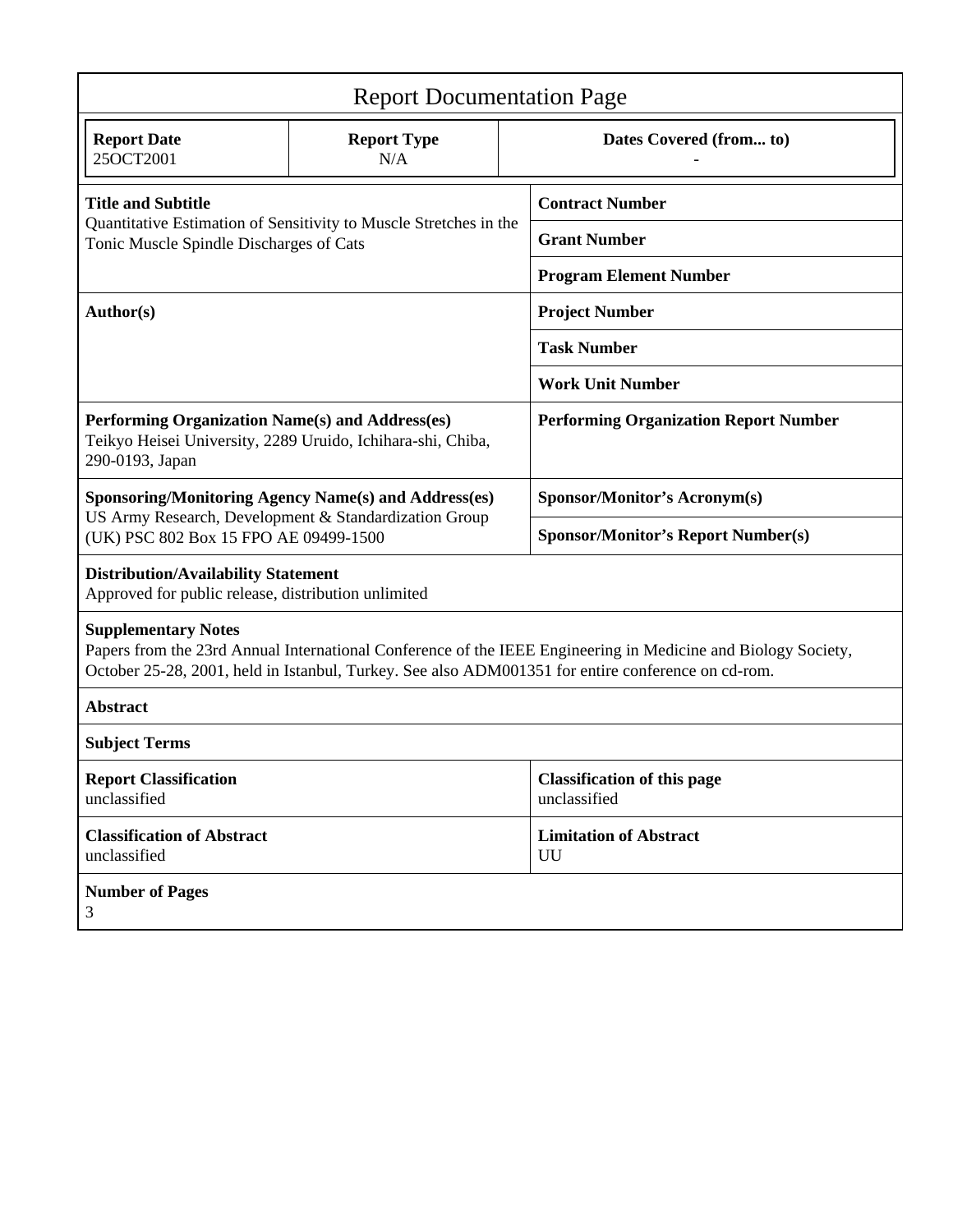

Fig.1, JIH (uppermost), PSD (middle) and instantaneous frequencygram (bottom) of inter-spike interval of Ia are shown when muscle is stretched 3mm(1) and 5mm(2). Thin lines of PSD in the middle of the figure are regression lines between 0 and 35Hz.

## *B. A power spectrum density of inter spike intervals*

Inclination of the relation curve between PSD and frequency shows  $1/f^n$ . The inclination is also approximated by three gradients depending on the frequency band. The gradient of the relation curve is shown in n value. The mean and standard deviation of n value is as follows:

- 1) Below 15 Hz,  $n = 0.99 \pm 0.38$ .
- 2) Between 15 Hz to 35 Hz, n= 2 to 6 (changeable).
- 3) Above  $35\text{Hz}$ , n =  $1.8\pm0.56$ .

## **The second gradient between 15Hz and 35Hz in PSD;**

PSD is shown in the right rows of all the figures. As the gradient in 5mm stretch is different from the gradient of 3mm stretch ( Fig.1), the second gradient of PSD between 15Hz and 35Hz changes when the muscle length changes and when intrafusal fibers are stimulated electrically. It implies the second gradient shows how much intrafusal muscle fibers are activated, probably in the static type of intrafusal muscle



Fig.2; JIH (left) and PSD (right) of the three different Ia discharges are compared simultaneously by the stretch. The sensitivity of muscle spindle is not same.

fibers like static nuclear chain fibers and a static nuclear bag fiber [9],[10].

 We confirm the change of the gradient of PSD by three physiological methods;

1) The muscle stretch by a ramp and hold stretching (Fig.1).

2) Comparison of inter-spike intervals of three Ia fibers, while the muscle is steadily stretched by 10mm from the initial muscle length (Fig2).

3) Separated ventral rootlet to the left gastrocnemius muscle is stimulated by 100Hz electric pulses while the muscle is stretched before and after gallamine injection (Fig.3).

 Before ventral root (VR) stimulation, the gradient is about 2 (Fig.3a). But, it is 3 after VR stimulation (Fig.3c). Fig.3b and Fig.3e shows PSD before and after gallamine injection while VR root is stimulated by 100Hz. Then gradient (n) is about 6.

## IV. DISCUSSION

Mizote has separated dynamic responses from static responses in the afferent discharges to sinusoidal vibratory stimulus threshold [1],[2]. It was shown that intrafusal muscle fibers were slack or were kinked because muscle was